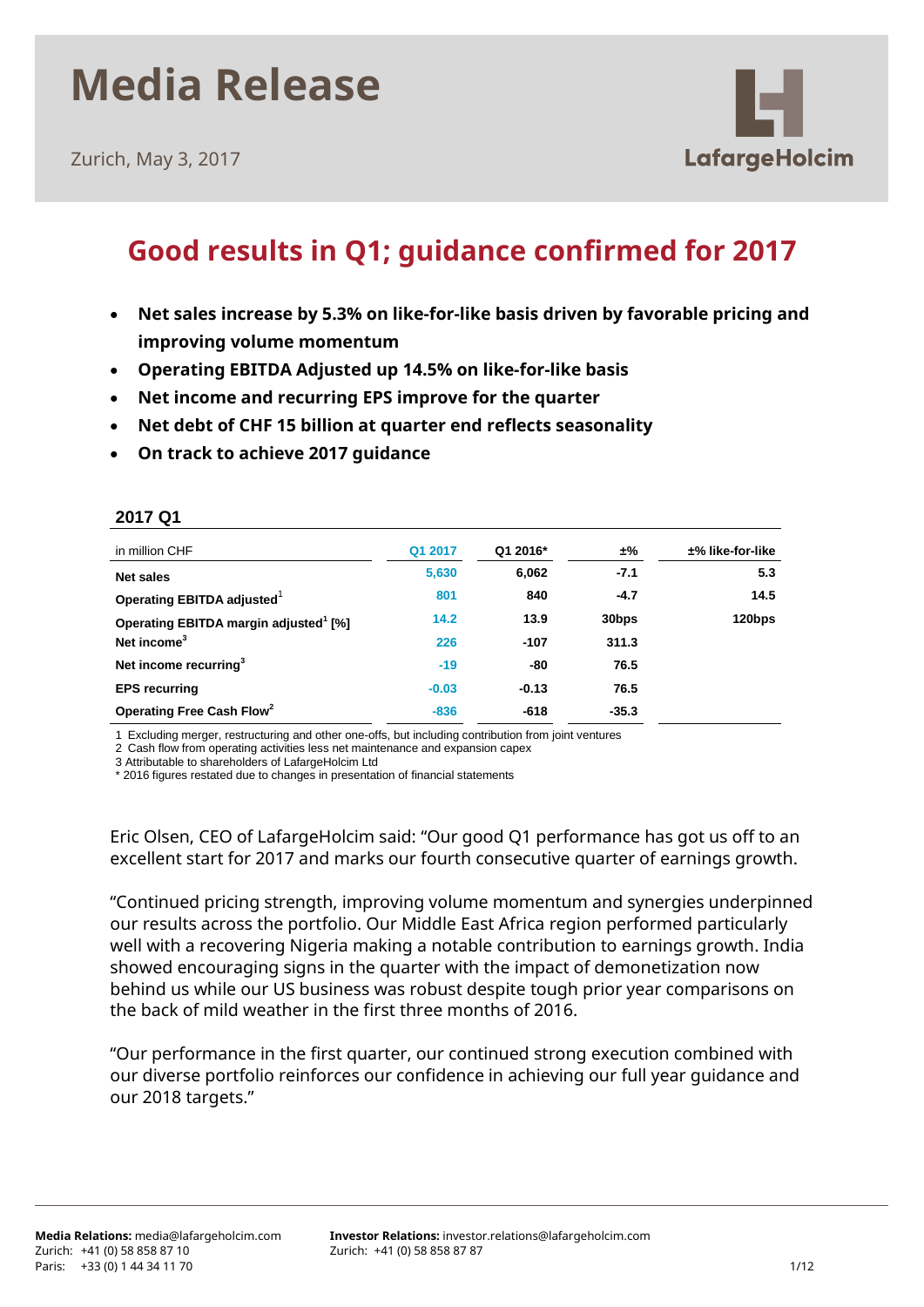

### **2017 Outlook**

In 2017, we will deliver sustainable, profitable growth through continued strong focus on lower Capex, structural cost savings, synergies and commercial differentiation of our products and building solutions. This will be particularly supported by the contribution of several markets such as the US, India, Nigeria and some countries in Europe while we forecast demand in our markets to increase by between 2 to 4 percent.

We expect to deliver strong growth in Operating EBITDA Adjusted and recurring EPS in 2017:

- Double-digit like-for-like growth in Operating EBITDA Adjusted over 2016
- Recurring EPS growth of more than 20 percent
- Targeted net debt to Operating EBITDA Adjusted ratio of around two times

In 2017, the Group will be returning cash to shareholders commensurate with a solid investment grade rating:

- Dividend of CHF 2.0 a share proposed at today's AGM
- Share buyback program of up to CHF 1 billion over 2017-2018

### **Group performance**

The Group recorded increased like-for-like Operating EBITDA Adjusted in four of our five regions. Europe, Latin America and North America all contributed to increased earnings while margins in Middle East Africa were up strongly year-on-year helped by an effective turnaround in Nigeria and good performance in Algeria. The US reported solid growth despite a tough prior year comparison while Mexico, Argentina and Ecuador performed well. India grew volumes as the effect of demonetization, which is now fully behind us, became steadily less pronounced over the quarter.

Persistent challenging conditions in Indonesia and Malaysia, where action plans continue to be implemented, plus a relative softening of the Philippines market, negatively affected prior year comparisons for the Asia Pacific region.

After a decline in 2016, global cement volumes were flat on a like-for-like basis for the first quarter supported by a strong month of March. Aggregates volumes increased by 3.9 percent like-for-like, helped by good performances in the US and UK.

The improvement in cement pricing seen over the previous year continued in Q1 with a 1.2 percent sequential increase over Q4 2016 and a 5.3 percent improvement on the prior year period, driven largely by positive movements in Middle East Africa and Latin America.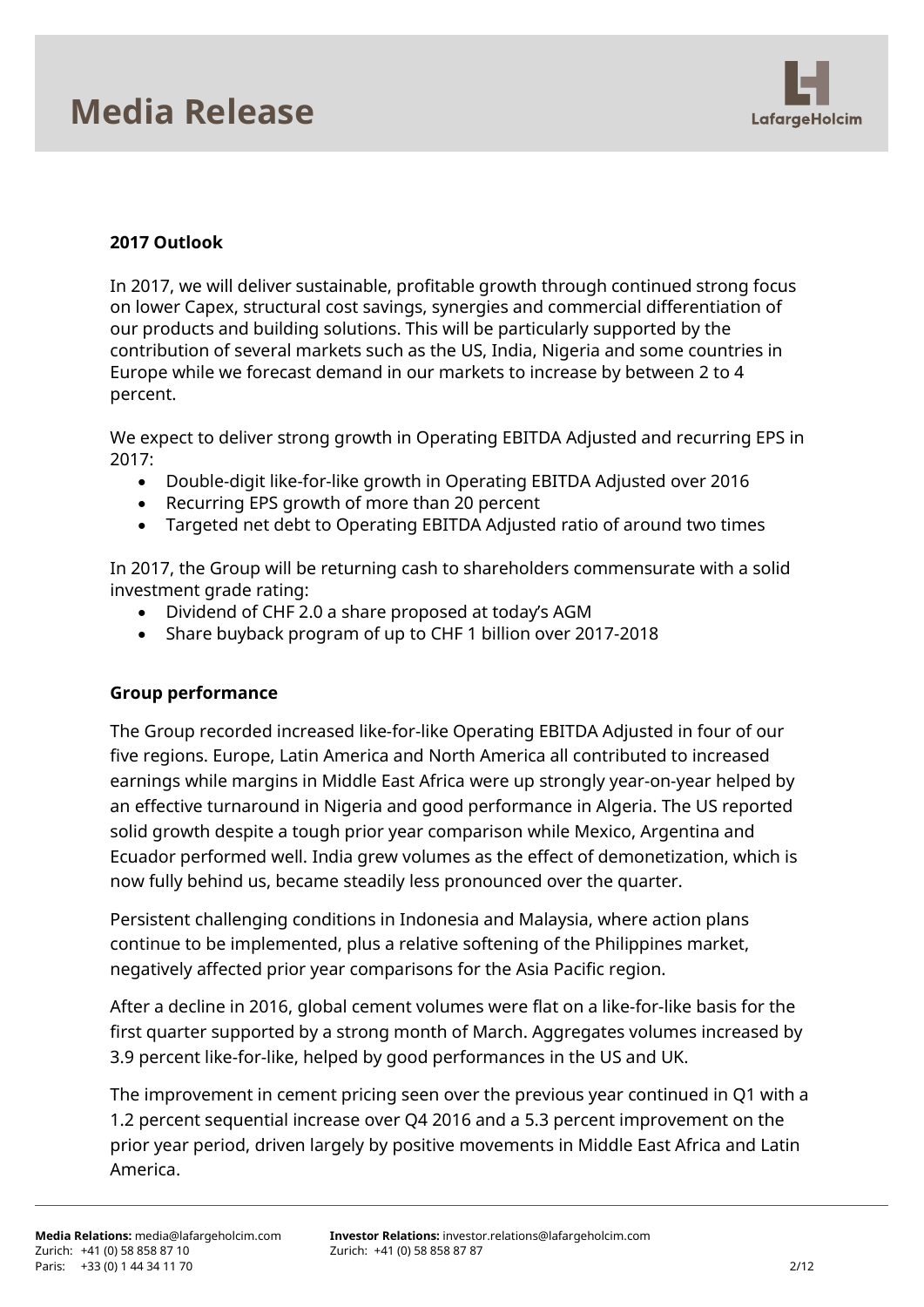

Synergies contributed CHF 94 million in the quarter and the Group is on track to achieve the target run rate of CHF 400 million for 2017. Since the merger, nearly CHF 900 million in synergies had been delivered by the end of Q1 2017.

Operating EBITDA Adjusted was CHF 801 million, up 14.5 percent on a like-for-like basis. Favorable pricing and cost reduction were reflected in higher margins, up nearly 120 basis points like-for-like in Q1 despite the effect of inflation and increases in energy costs.

Both recurring net income and recurring earnings per share increased during the quarter versus prior year.

The negative movement in Operating Free Cash Flow – which stood at CHF -836 million – resulted mainly from higher seasonal cash outflow.

Net debt stood at CHF 15 billion at quarter end, marginally up on the December 31, 2016 figure and down around CHF 3 billion compared to Q1 2016. This reflects cash receipts from the Vietnam divestment and capex discipline during the period which helped offset the seasonal impact on cash flow.

|                                               |              | Q1 2017 | Q1 2016* | ±%                | $±%$ like-for-like |
|-----------------------------------------------|--------------|---------|----------|-------------------|--------------------|
| Sales of cement                               | million t    | 48.1    | 56.6     | $-15.0$           | 0.0                |
| Sales of aggregates                           | million t    | 51.7    | 51.6     | 0.2               | 3.9                |
| Sales of ready-mix concrete                   | million $m3$ | 11.4    | 12.6     | $-9.4$            | $-1.8$             |
| Net sales                                     | million CHF  | 5,630   | 6,062    | $-7.1$            | 5.3                |
| <b>Operating EBITDA</b>                       | million CHF  | 705     | 790      | $-10.8$           | 8.8                |
| Operating EBITDA adjusted <sup>1</sup>        | million CHF  | 801     | 840      | $-4.7$            | 14.5               |
| Operating EBITDA margin adjusted <sup>1</sup> | %            | 14.2    | 13.9     | 30 <sub>bps</sub> | 120bps             |
| Net income                                    | million CHF  | 226     | $-107$   | 311.3             |                    |
| Cash flow from operating activities           | million CHF  | $-518$  | $-264$   | $-95.9$           | $-45.0$            |
| Operating Free Cash Flow <sup>2</sup>         | million CHF  | $-836$  | $-618$   | $-35.3$           | $-19.6$            |
| Net financial debt                            | million CHF  | 15,014  | 18,041   | $-17.1$           |                    |

**Group** 

1 Excluding merger, restructuring and other one-offs, but including contribution from joint ventures

2 Cash flow from operating activities less net maintenance and expansion capex

3 Attributable to shareholders of LafargeHolcim Ltd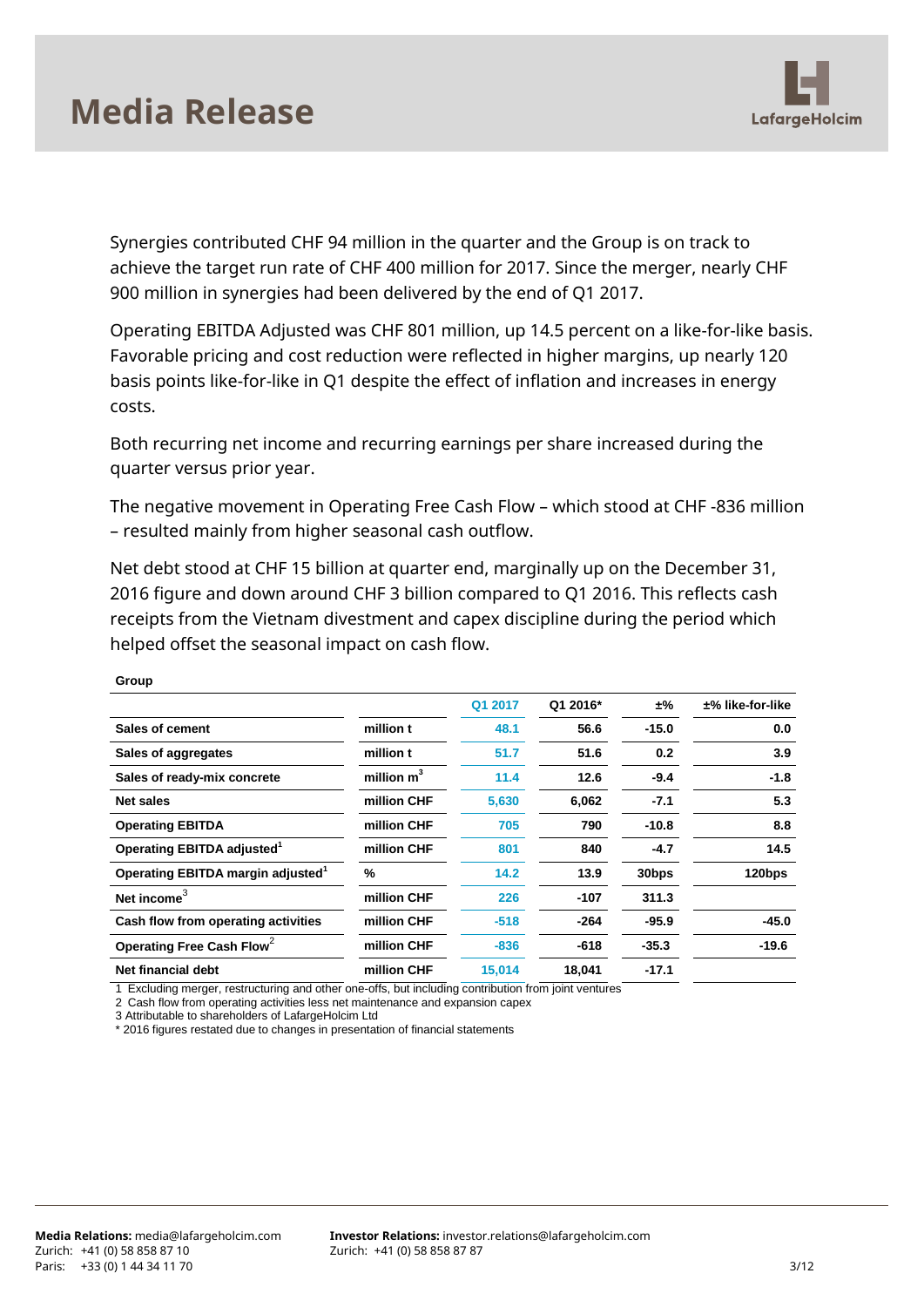

#### **Regional performance**

#### **Asia Pacific**

The Asia Pacific region was impacted by challenging market conditions in some key countries, notably Indonesia and Malaysia. This led to a 13.4 percent decrease in Operating EBITDA Adjusted for the region on a like-for-like basis. Cement and readymix volumes were flat in the quarter while aggregates increased.

Indonesia continues to be affected by additional capacity in an oversupplied market. Weather was also a factor in the quarter, with particularly heavy rains impacting construction. Country teams are focused on cost as well as commercial transformation measures. The Malaysia market suffered from competitive pressures and demand has yet to recover after the significant decline in 2016. Cement volumes were down in the first quarter. A program of commercial and cost measures is being implemented.

In the Philippines, which enjoyed a pre-election construction boost in Q1 of 2016, the market slowed in the first quarter ahead of an expected ramp-up in infrastructure investment by the new government. Cost reduction measures are in place to compensate for downsides driven by delays in projects and higher energy costs.

The impact of demonetization in India steadily abated during Q1 and the effects are now fully behind the business. A notable improvement in volumes was achieved throughout the quarter leading to a 4 percent increase over the period. Higher volumes and pricing plus tighter cost management partly mitigated the effect of elevated energy and distribution costs. Australia made a strong contribution to Operating EBITDA Adjusted despite adverse weather conditions caused by Cyclone Debbie.

|                                               |              | Q1 2017 | Q1 2016* | ±%       | $±%$ like-for-like |
|-----------------------------------------------|--------------|---------|----------|----------|--------------------|
| Sales of cement                               | million t    | 23.0    | 30.1     | $-23.6$  | 0.1                |
| Sales of aggregates                           | million t    | 7.1     | 7.3      | $-3.0$   | 9.3                |
| Sales of ready-mix concrete                   | million $m3$ | 3.0     | 3.9      | $-22.6$  | $-0.5$             |
| <b>Net sales</b>                              | million CHF  | 1.790   | 2,148    | $-16.7$  | $-0.4$             |
| <b>Operating EBITDA</b>                       | million CHF  | 261     | 352      | $-25.7$  | $-18.1$            |
| Operating EBITDA adjusted <sup>1</sup>        | million CHF  | 279     | 355      | $-21.6$  | $-13.4$            |
| Operating EBITDA margin adjusted <sup>1</sup> | %            | 15.6    | 16.5     |          |                    |
| Cash flow from operating activities           | million CHF  | $-127$  | 51       | $-351.2$ | $-465.9$           |
| Operating Free Cash Flow <sup>2</sup>         | million CHF  | $-176$  | $-18$    | $-872.8$ | $-497.3$           |

#### **Asia Pacific**

1 Excluding merger, restructuring and other one-offs, but including contribution from joint ventures

2 Cash flow from operating activities less net maintenance and expansion capex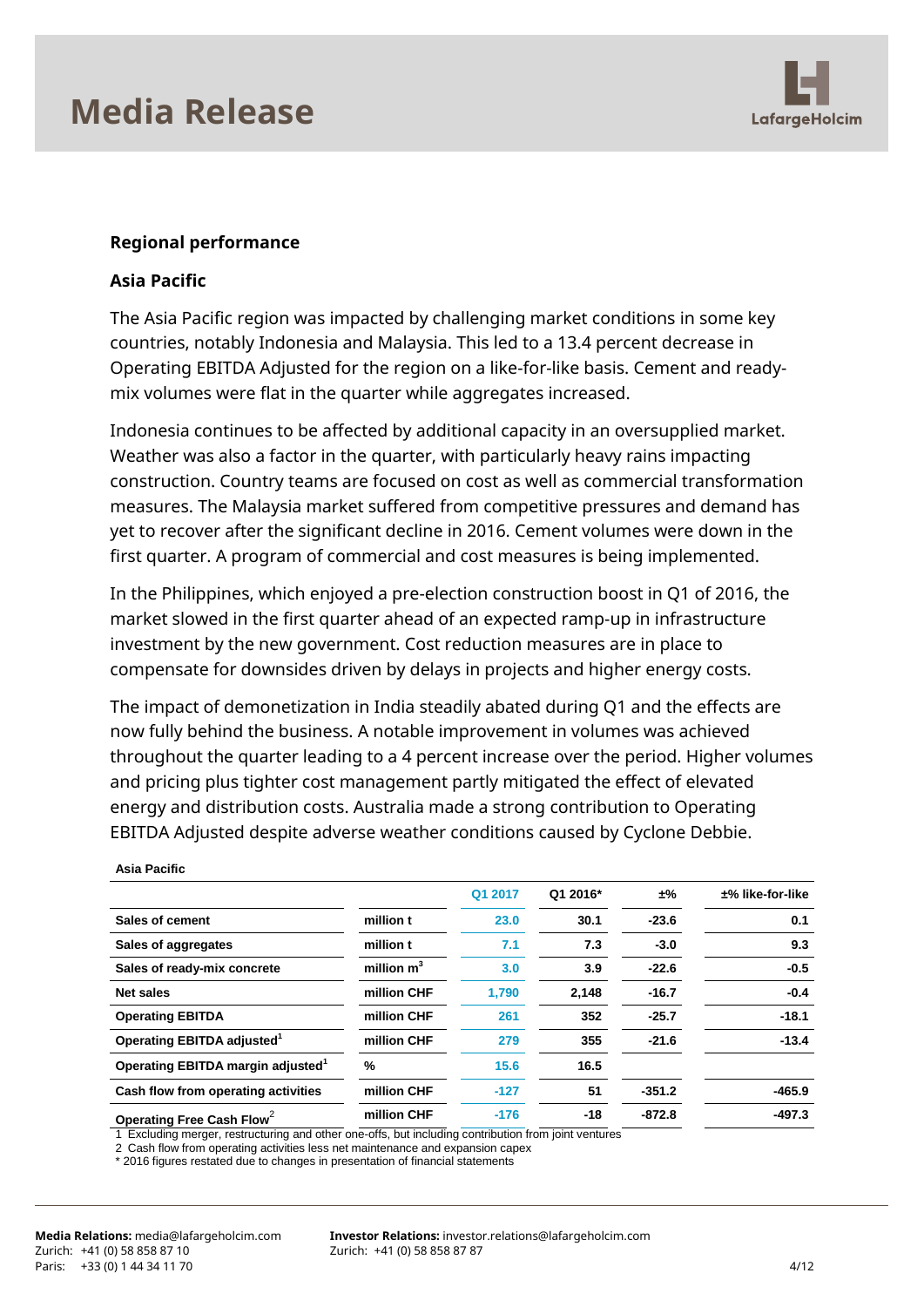

#### **Europe**

Europe benefited from higher cement and aggregates volumes in the quarter to record an 8.7 percent improvement in Operating EBITDA Adjusted on a like-for-like basis. The solid earnings performance, in what is a small quarter for the region, was particularly noteworthy in light of the cold weather conditions experienced across Europe during the period.

Despite ongoing uncertainty related to Brexit, the UK economy remained relatively healthy, with government investment supporting demand in the construction sector during the quarter. Volumes in aggregates and ready-mix were ahead of the prior year. Germany saw volumes of cement and aggregates increase on the back of positive market demand.

Earnings were down in France versus the prior year. Although better momentum was seen at the end of the reporting period, results were impacted by harsh weather conditions over the first quarter.

Russia made progress compared to the first quarter of 2016, albeit from a low base following an extended period of challenging market conditions. Price movements plus higher cement volumes were key factors in the recovery.

In Switzerland, positive cement volumes could not offset lower sales in the aggregates business and a decline in ready-mix volumes following the completion of large projects in 2016. Continuing pressure from imports and cold weather in January and February also contributed to a reduced Operating EBITDA Adjusted for the quarter.

|                                               |              | Q1 2017 | Q1 2016* | ±%      | $±%$ like-for-like |
|-----------------------------------------------|--------------|---------|----------|---------|--------------------|
| Sales of cement                               | million t    | 8.2     | 7.7      | 6.3     | 6.3                |
| Sales of aggregates                           | million t    | 26.6    | 25.2     | 5.3     | 5.6                |
| Sales of ready-mix concrete                   | million $m3$ | 4.0     | 4.0      | 0.2     | 0.4                |
| <b>Net sales</b>                              | million CHF  | 1.481   | 1.497    | $-1.1$  | 4.2                |
| <b>Operating EBITDA</b>                       | million CHF  | 97      | 104      | $-6.9$  | 4.4                |
| Operating EBITDA adjusted <sup>1</sup>        | million CHF  | 115     | 117      | $-1.9$  | 8.7                |
| Operating EBITDA margin adjusted <sup>1</sup> | %            | 7.8     | 7.8      |         |                    |
| Cash flow from operating activities           | million CHF  | $-210$  | $-134$   | $-56.4$ | $-58.4$            |
| Operating Free Cash Flow <sup>2</sup>         | million CHF  | $-260$  | $-183$   | $-41.6$ | $-44.2$            |

**Europe**

1 Excluding merger, restructuring and other one-offs, but including contribution from joint ventures

2 Cash flow from operating activities less net maintenance and expansion capex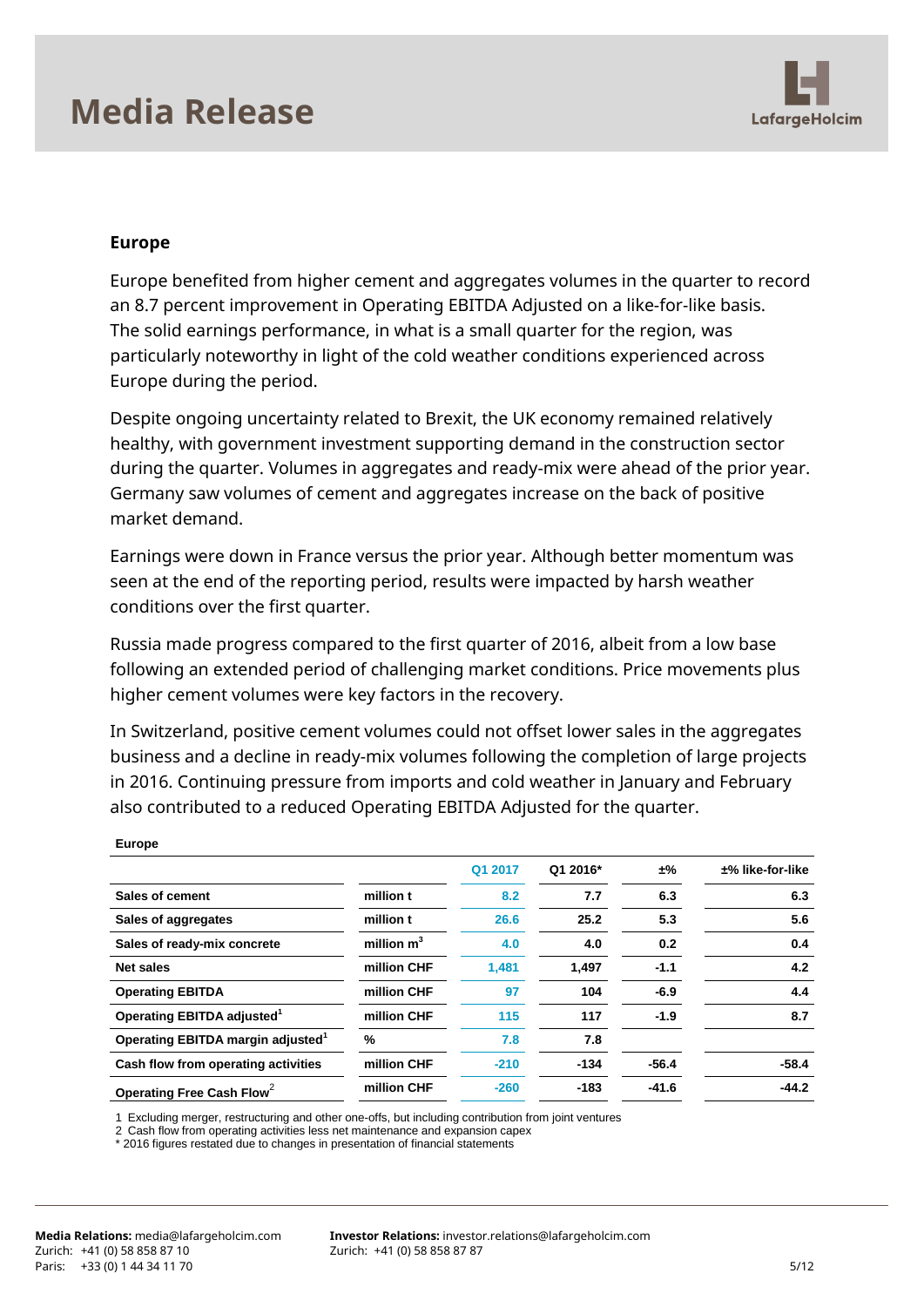

#### **Latin America**

In the Latin America region, a combination of positive pricing trends supported by cost discipline contributed to strong growth in earnings despite an overall decline in cement, aggregates and ready-mix volumes. Operating EBITDA Adjusted was up 17.7 percent on a like-for-like basis compared to the previous year.

Argentina, which saw a strengthening economy, benefited from a combination of more favorable pricing, disciplined cost management and improved volumes to deliver a marked improvement in earnings in the quarter.

In Ecuador, improved volumes and pricing, combined with cost measures and commercial initiatives, drove increased earnings after challenging conditions in 2016.

In Mexico, where earnings saw a marked improvement on a like-for-like basis, lower cement volumes were more than offset by favorable pricing dynamics. Volumes in ready-mix were marginally up in spite of delays in some large infrastructure projects.

The Colombian market is characterized by intense competition as well as low levels of investment in construction and infrastructure. This led to a weakening in Operating EBITDA Adjusted for the quarter. Local management is focused on improving profitability, especially in the retail segment.

There were modest signs of improvement in parts of the Brazilian economy in the quarter, though the environment for cement, aggregates and ready-mix is widely expected to remain very challenging, at least for the near term.

|                                               |              | Q1 2017 | Q1 2016* | ±%       | $±%$ like-for-like |
|-----------------------------------------------|--------------|---------|----------|----------|--------------------|
| Sales of cement                               | million t    | 5.8     | 6.0      | $-3.5$   | $-3.5$             |
| Sales of aggregates                           | million t    | 1.1     | 1.7      | $-38.0$  | $-33.1$            |
| Sales of ready-mix concrete                   | million $m3$ | 1.5     | 1.7      | $-9.7$   | $-7.9$             |
| <b>Net sales</b>                              | million CHF  | 693     | 682      | 1.6      | 3.0                |
| <b>Operating EBITDA</b>                       | million CHF  | 228     | 205      | 11.1     | 17.6               |
| Operating EBITDA adjusted <sup>1</sup>        | million CHF  | 234     | 210      | 11.4     | 17.7               |
| Operating EBITDA margin adjusted <sup>1</sup> | %            | 33.8    | 30.8     |          |                    |
| Cash flow from operating activities           | million CHF  | $-32$   | 14       | $-328.7$ | $-314.4$           |
| Operating Free Cash Flow                      | million CHF  | $-50$   | -3       |          | $-920.4$           |

**Latin America**

1 Excluding merger, restructuring and other one-offs, but including contribution from joint ventures

2 Cash flow from operating activities less net maintenance and expansion capex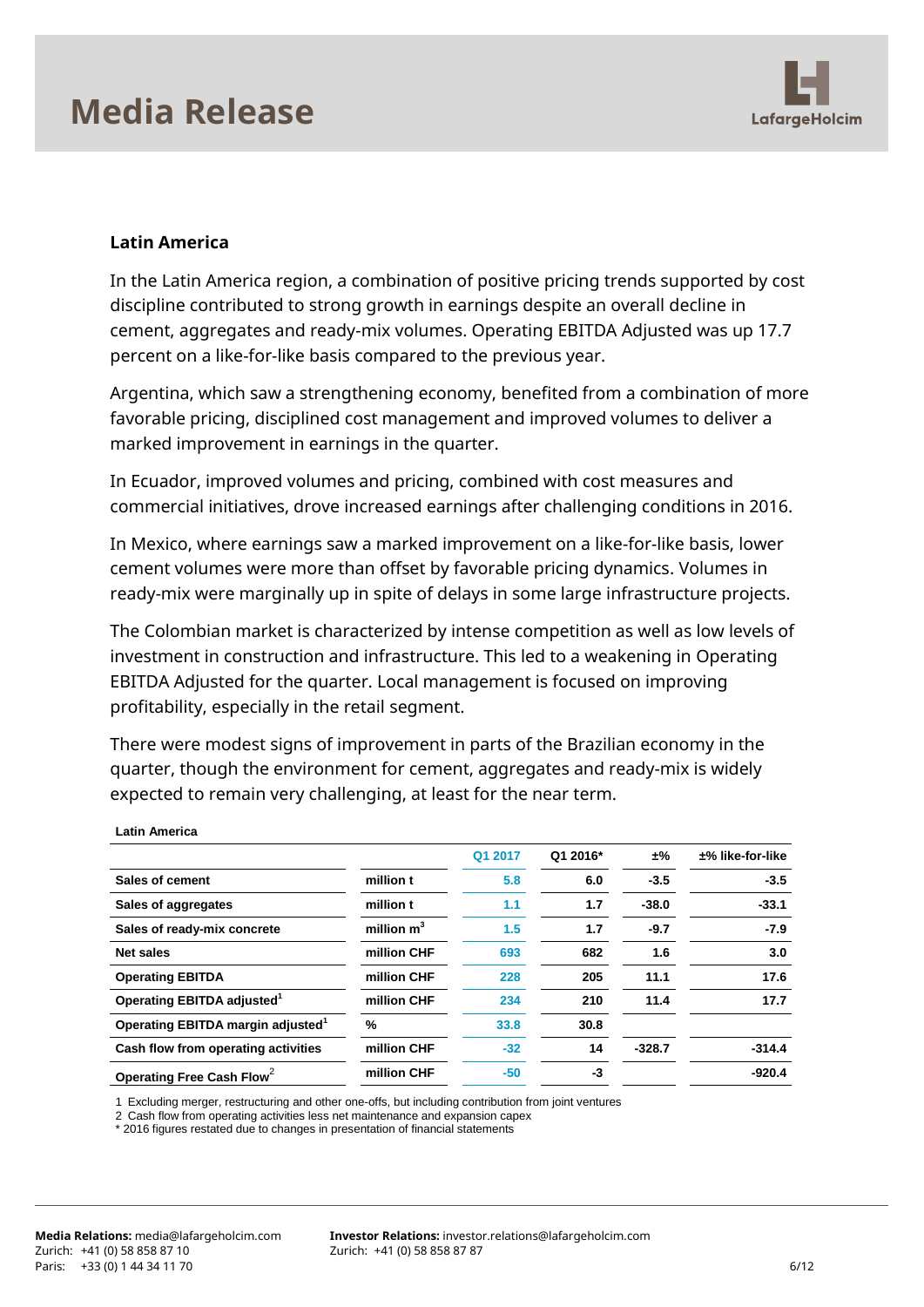

#### **Middle East Africa**

Middle East Africa delivered strong earnings growth in the first quarter. Operating EBITDA Adjusted was 48.5 percent higher than in the prior-year period on a like-for-like basis with improved pricing outweighing lower volumes of cement, aggregates and ready-mix.

Performance in Nigeria was particularly strong with earnings significantly ahead of Q1 2016 despite softer market demand nationwide. While currency volatility continues, the business benefited from favorable pricing dynamics over the quarter as well as an improved operational performance. Customer demand was strongest in the residential sector, especially in the south of the country.

Algeria delivered volume and price improvements to contribute significantly higher Operating EBITDA Adjusted. This was supported by new capacity at the recently commissioned Biskra cement plant.

Egypt showed its resilience in Q1. Despite persistent challenging market conditions following devaluation of the Egyptian pound, earnings contribution grew quarter-onquarter. Lebanon delivered improved Operating EBITDA Adjusted helped by favorable pricing.

South Africa, Uganda and Zambia remain challenging markets affected by overcapacity. Heavy rains also had a negative impact in Q1.

|                                               |              | Q1 2017 | Q1 2016* | ±%      | $±%$ like-for-like |
|-----------------------------------------------|--------------|---------|----------|---------|--------------------|
| Sales of cement                               | million t    | 9.1     | 10.8     | $-16.1$ | $-4.1$             |
| Sales of aggregates                           | million t    | 2.5     | 3.6      | $-30.3$ | $-8.7$             |
| Sales of ready-mix concrete                   | million $m3$ | 1.2     | 1.4      | $-13.0$ | $-8.5$             |
| <b>Net sales</b>                              | million CHF  | 878     | 1.049    | $-16.2$ | 15.3               |
| <b>Operating EBITDA</b>                       | million CHF  | 253     | 258      | $-1.8$  | 40.5               |
| Operating EBITDA adjusted <sup>1</sup>        | million CHF  | 275     | 262      | 5.1     | 48.5               |
| Operating EBITDA margin adjusted <sup>1</sup> | %            | 31.4    | 25.0     |         |                    |
| Cash flow from operating activities           | million CHF  | 171     | 199      | $-14.0$ | 35.6               |
| Operating Free Cash Flow <sup>2</sup>         | million CHF  | 123     | 107      | 15.0    | 107.0              |

**Middle East Africa** 

1 Excluding merger, restructuring and other one-offs, but including contribution from joint ventures

2 Cash flow from operating activities less net maintenance and expansion capex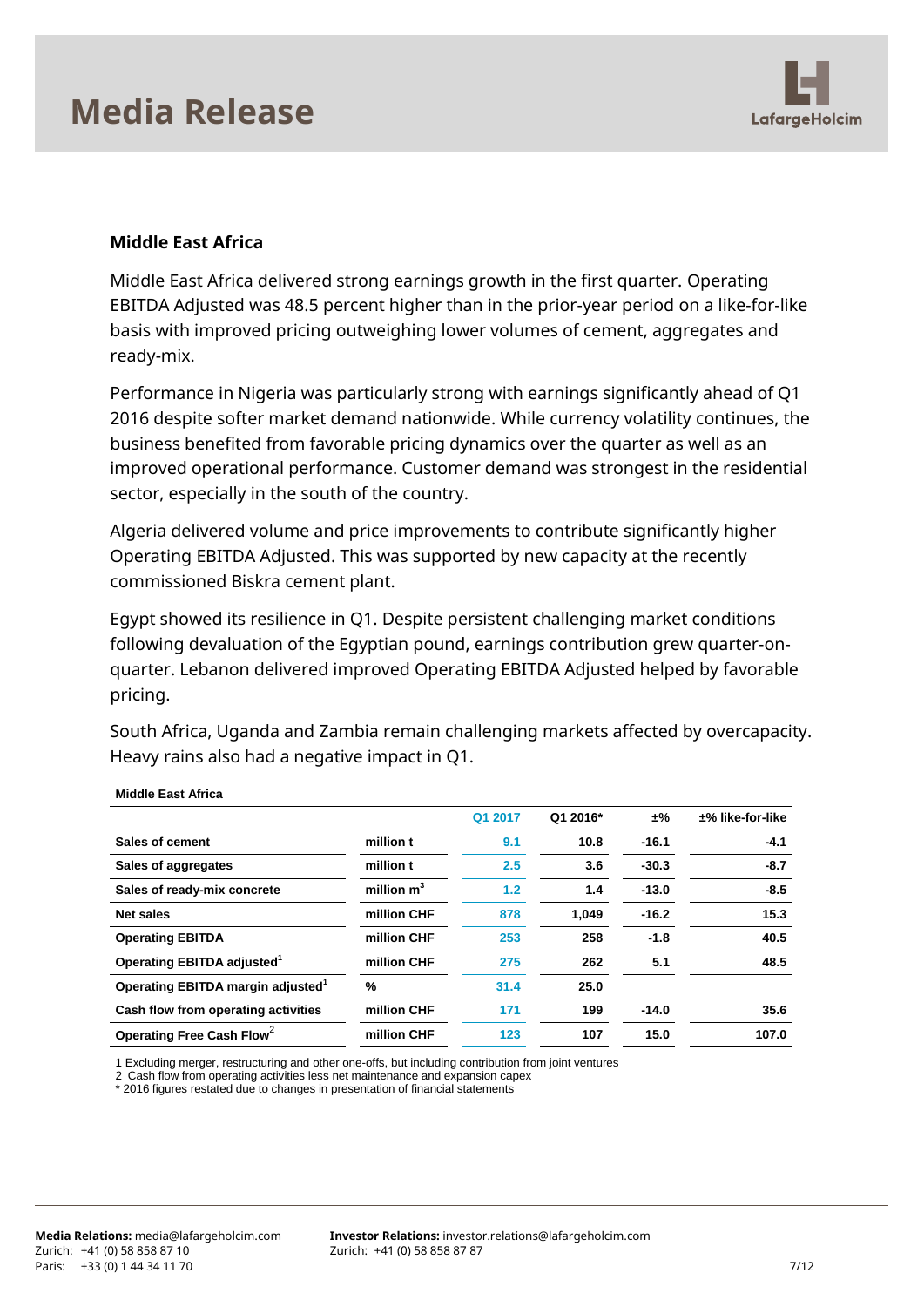

#### **North America**

North America region recorded an improvement in earnings despite a tough prior year comparison due to unusually mild weather in Q1 2016. In what is a typically small quarter for the region, margins increased by around 60 basis points, net sales grew by 2.5% on a like-for-like basis and Operating EBITDA Adjusted was up slightly to CHF 8 million.

The US continued to benefit from improved cement pricing and an ongoing focus on cost discipline. Cement volumes in Q1 were down compared to the previous year when favorable weather conditions across the US drove a 19 percent increase. Strong demand across all product lines led to good growth in US aggregates volumes and a positive contribution to EBITDA.

In Canada, performance was stable despite the ongoing impact of low oil prices on the economy in the west of the country, especially in Alberta and Saskatchewan. In Eastern Canada, the timing of projects such as the Champlain Bridge project had a positive effect on aggregates and ready-mix. Across Canada improved pricing contributed to earnings while volumes were down, affected by weather in West Canada. Operating EBITDA Adjusted declined for Canada.

| $±%$ like-for-like |
|--------------------|
| $-4.5$             |
| 5.3                |
| 2.5                |
| 2.5                |
| 1440.4             |
| 242.0              |
|                    |
| 9.3                |
| $-0.4$             |
|                    |

**North America**

1 Excluding merger, restructuring and other one-offs, but including contribution from joint ventures

2 Cash flow from operating activities less net maintenance and expansion capex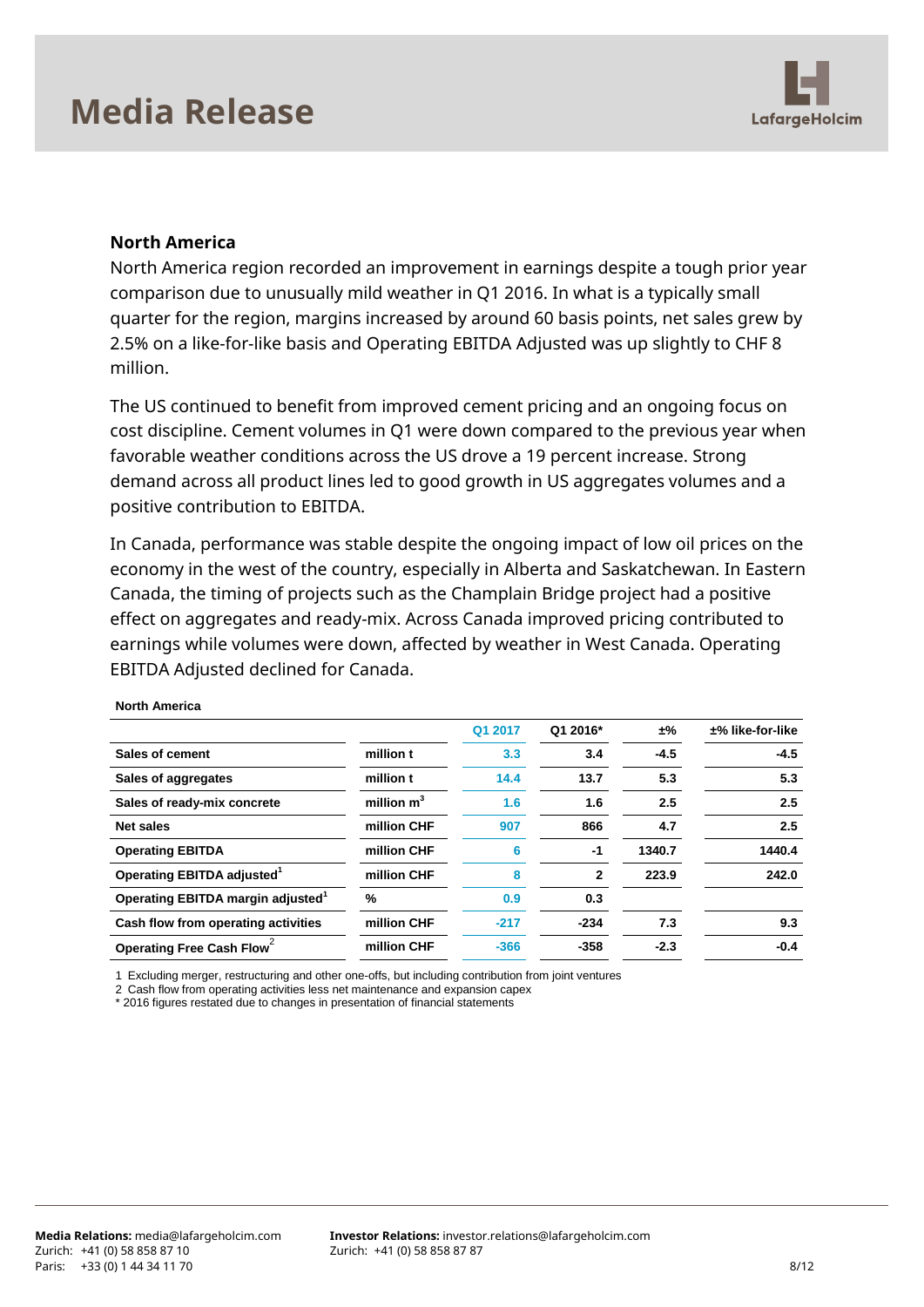

### **Merger, restructuring and other one-offs**

Total one-off costs amounted to CHF 96 million for Q1 2017. Of that, CHF 31 million were implementation costs related to synergies. A total of CHF 44 million of nonmerger-related restructuring provisions were recorded as we implement our plan to reduce SG&A expenses to below 7 percent of sales by 2018.

### **Share of profits from Joint Ventures**

From January 1, 2017, management decided to include the Group's share of profit of joint ventures within operating profit as such a presentation will provide more relevant information regarding the Group's financial performance, considering that the underlying operational activities of joint ventures are jointly controlled and reflect the core business activities of LafargeHolcim. Q1 2016 figures were restated accordingly and increased the operating profit by CHF 16 million. Excluding the effect of joint ventures, Operating EBITDA Adjusted on a like-for-like basis increased by 14 percent. The share of profits from joint ventures increased from CHF 16 million to CHF 29 million, reflecting the contribution of a larger scope in Morocco further to the deal closed in Q3 2016 where Holcim Morocco (fully consolidated) was merged into the Lafarge Morocco Joint Venture: Morocco and the cement operations in Australia all delivered a positive contribution to this increase.

### **Share of profits from associates**

The share of profits from associates increased from CHF 4 million to CHF 12 million, reflecting the higher contribution of Huaxin Cement, China further to the streamlined operations in China where part of the legacy Lafarge operations was sold to Huaxin.

#### **Financial expenses**

Net financial expenses of CHF 172 million are CHF 53 million below Q1 2016 results reflecting favorable positive impact of our cash position denominated in foreign currencies and synergy benefits arising from the merger as well as lower levels of net financial debt in 2017.

#### **Tax**

The effective tax rate for Q1 2017 is 23.2 percent deriving from a yearly projected tax rate of around 28 percent and the impact of the divestment of Vietnam in Q1 2017.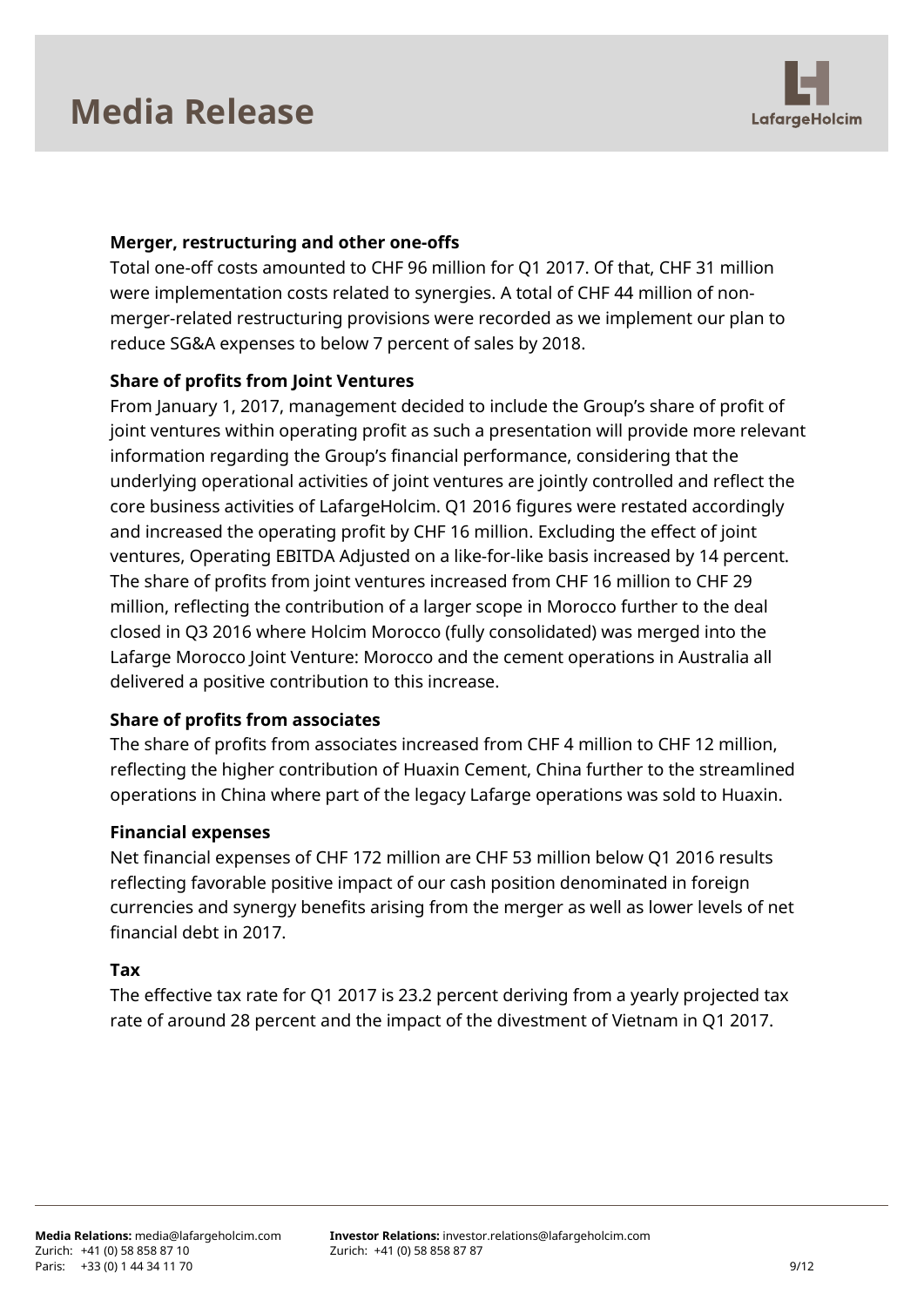

#### **Net income**

Net income Group share of CHF 226 million compares with a loss of CHF 107 million for Q1 2016. The improvement in net income includes the profit recognized on the disposal of Vietnam in Q1 2017 of CHF 339 million.

Viewed on a recurring basis, net loss group share for Q1 2017 was CHF -19 million, an improvement of CHF 61 million compared with CHF -80 million in Q1 2016.

#### **Divestments and capital allocation**

Net of tax, the proceeds of the deals completed during Q1 2017 resulted in a net debt reduction of around CHF 0.6 billion following notably the completion of the Vietnam divestment. An additional CHF 0.5 billion from announced deals in China is expected in 2017. The balance will be received when local restrictions in China are lifted. We expect to complete the remainder of the CHF 5 billion divestment program by the end of 2017.

Net capital expenditure for Q1 was CHF 318 million of which CHF 84 million was expansion Capex. In 2017, we are commissioning or upgrading capacity in some of our key markets such as Algeria, the US, Nigeria and India and we expect to see further benefits of this expansion as production ramps up.

With divestments closing and our cash generation from synergies and reduced capex gaining momentum, our credit ratios will significantly strengthen, consistent with our commitment to maintain a solid investment grade rating throughout the cycle. We will continue to return excess cash to shareholders through share buybacks or special dividends commensurate with a solid investment grade credit rating.

#### **Cash flow & net financial debt**

Operating free cash flow for 2017 was negatively impacted in 2017 by higher cash outflow due to the working capital seasonality in the northern hemisphere.

Net debt stands at CHF 15.0 billion (CHF 14.7 billion as per December 31, 2016) in line with Q1 2017 management expectations.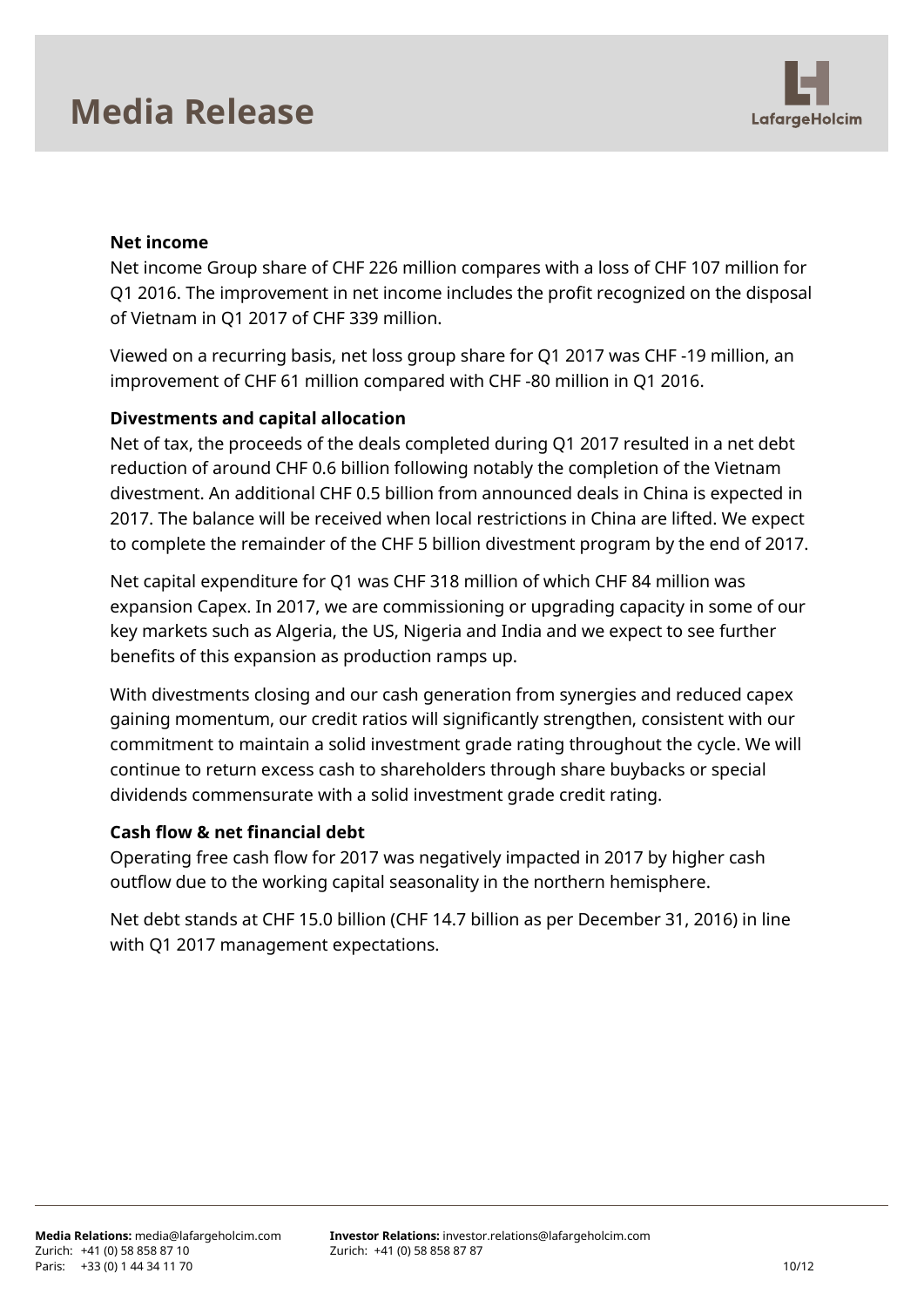



#### **Reconciling measures of profit and loss to LafargeHolcim Group consolidated statement of income**

| Million CHF                                                   | Q1<br>2017 | Q1<br>2016 |
|---------------------------------------------------------------|------------|------------|
| <b>Operating profit</b>                                       | 156        | 243        |
| Depreciation, amortization and impairment of operating assets | 549        | 547        |
| <b>Operating EBITDA</b>                                       | 705        | 790        |
| Merger, restructuring and other one offs                      | 96         | 50         |
| <b>Operating EBITDA adjusted</b>                              | 801        | 840        |

#### **Reconciliation of Recurring Net Income with Net Income as disclosed in Financial Statements**

|                                                            | O <sub>1</sub> | Q1   |
|------------------------------------------------------------|----------------|------|
| Million CHF                                                | 2017           | 2016 |
| Net income                                                 | 262            | (47) |
| Merger related one-off costs                               | 23             | 27   |
| Gains on disposals and impairment                          | 268)           | 0    |
| <b>Recurring Net income</b>                                |                | 20)  |
| of which Recurring Net loss Group share                    | 19)            | 80)  |
| A discontinuous contractions of a contract of the contract |                |      |

*Adjustments disclosed net of taxation*

#### **Reconciliation of Operating Free Cash Flow to consolidated cash flows of LafargeHolcim Group**

|                                           | Q1    | Q1   |
|-------------------------------------------|-------|------|
| Million CHF                               | 2017  | 2016 |
| Cash flow from operating activities       | (518) | 264) |
| Purchase of property, plant and equipment | 341   | 367) |
| Disposal of property, plant and equipment | 23    | 14   |
| <b>Operating Free Cash flow</b>           | 836)  | 618) |

#### **Reconciliation of net financial debt to consolidated statement of LafargeHolcim Group**

| Million CHF                          | 31 March<br>2017 | 31 December<br>2016 |
|--------------------------------------|------------------|---------------------|
| <b>Current financial liabilities</b> | 4,752            | 4,976               |
| Long-term financial liabilities      | 14,533           | 14,744              |
| Cash and cash equivalents            | (4, 241)         | (4,923)             |
| Short-term derivative assets         | 26)              | 68)                 |
| Long-term derivative assets          | 3)               | 6)                  |
| Net financial debt                   | 15.014           | 14.724              |

Some non-GAAP measures are used in this release to help describe the performance of LafargeHolcim. A set of these non-GAAP definitions can be found on our *[web site.](http://www.lafargeholcim.com/non-gaap-measures)*